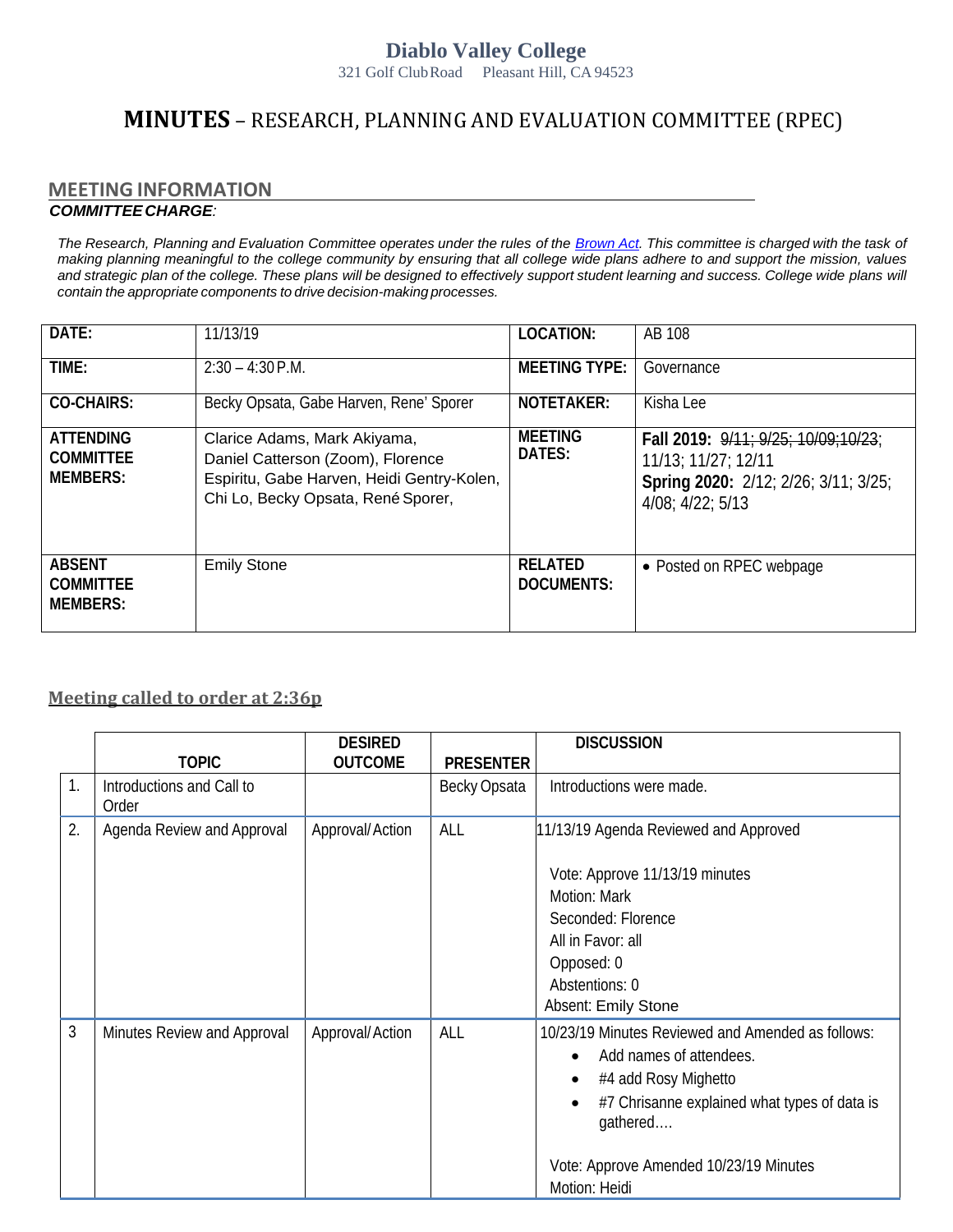|                  |                                          |                                |            | Seconded: Mark                                                                                                                                                                                                                                                                                                                                                                                                                                                                                                                                                                                                                                                                                                                                                                                                                                                                                                                                                                                                                                                                                                                                                                                                                                                             |
|------------------|------------------------------------------|--------------------------------|------------|----------------------------------------------------------------------------------------------------------------------------------------------------------------------------------------------------------------------------------------------------------------------------------------------------------------------------------------------------------------------------------------------------------------------------------------------------------------------------------------------------------------------------------------------------------------------------------------------------------------------------------------------------------------------------------------------------------------------------------------------------------------------------------------------------------------------------------------------------------------------------------------------------------------------------------------------------------------------------------------------------------------------------------------------------------------------------------------------------------------------------------------------------------------------------------------------------------------------------------------------------------------------------|
|                  |                                          |                                |            | All in Favor: all                                                                                                                                                                                                                                                                                                                                                                                                                                                                                                                                                                                                                                                                                                                                                                                                                                                                                                                                                                                                                                                                                                                                                                                                                                                          |
|                  |                                          |                                |            | Abstentions:                                                                                                                                                                                                                                                                                                                                                                                                                                                                                                                                                                                                                                                                                                                                                                                                                                                                                                                                                                                                                                                                                                                                                                                                                                                               |
|                  |                                          |                                |            | Absent:                                                                                                                                                                                                                                                                                                                                                                                                                                                                                                                                                                                                                                                                                                                                                                                                                                                                                                                                                                                                                                                                                                                                                                                                                                                                    |
|                  |                                          |                                |            |                                                                                                                                                                                                                                                                                                                                                                                                                                                                                                                                                                                                                                                                                                                                                                                                                                                                                                                                                                                                                                                                                                                                                                                                                                                                            |
| $\overline{4}$ . | Public Comment (limited to 3<br>minutes) | Discussion                     | ALL        | No comments                                                                                                                                                                                                                                                                                                                                                                                                                                                                                                                                                                                                                                                                                                                                                                                                                                                                                                                                                                                                                                                                                                                                                                                                                                                                |
| 5.               | Announcements                            | <b>Discussion</b>              | <b>ALL</b> | Becky mentioned that Gabe is now one of RPEC's tri-<br>chairs.                                                                                                                                                                                                                                                                                                                                                                                                                                                                                                                                                                                                                                                                                                                                                                                                                                                                                                                                                                                                                                                                                                                                                                                                             |
|                  |                                          |                                |            | Becky mentioned that Emily Stone wanted to express<br>her gratitude and thank Mark for putting on a wonderful<br>conference on November 12, 2019. Mark mentioned<br>that Brad Phillips led the conference/workshop and<br>discussed "Leading and Lagging Indicators in Data." It<br>was an excellent presentation. Mark recommended that<br>Brad Phillips lead workshops for other DVC faculty,<br>committees and staff. Brad looks at what leads to the<br>outcome of the data that we receive. RPEC members<br>would like slides from the workshop to be scanned to<br>each member. Rene also attended the workshop and<br>had high praises for Brad, she liked the relevant<br>exercises and considered it a valuable use of time.<br>It was recommended that Brad present at the next Data<br>Coaching Training in January before Flex. Mark and<br>Becky will work on dates, costs, and scheduling Brad<br>Phillips to present at a future DVC event.<br>RPEC, as a committee, recommended Brad Phillips to                                                                                                                                                                                                                                                           |
|                  |                                          |                                |            | come in as a presenter for faculty events.                                                                                                                                                                                                                                                                                                                                                                                                                                                                                                                                                                                                                                                                                                                                                                                                                                                                                                                                                                                                                                                                                                                                                                                                                                 |
| 6.               | <b>External Research Request</b>         | Discussion/<br>Possible Action | Becky      | Vote: Reject Sac State's Research Request<br>Motion: Gabe<br>Seconded: Chi<br>All in Favor: all<br>Abstentions: 0<br>Absent: Emily Stone                                                                                                                                                                                                                                                                                                                                                                                                                                                                                                                                                                                                                                                                                                                                                                                                                                                                                                                                                                                                                                                                                                                                   |
| 7.               | Update on Data Coaching                  | Discussion/<br>Possible Action | Heidi      | Heidi mentioned that at the mid semester meeting,<br>timesheets were discussed. Data coaches have activity<br>sheets (not timesheets). They discussed how important<br>it is to reference what is being done in timesheets.<br>Coaches are working on updating their sheets.<br>At Ellen's Data and Donuts event, a presentation was<br>given on how to identify equity gaps in student<br>outcomes. Ellen does a series of 3 workshops. Possibly<br>include the workshops on the DVC website.<br>Heidi will reach out to Ellen to add her workshops to the<br>data coaching canvas. Heidi will provide an update at<br>the next RPEC meeting.<br>Computer Science & Computer Network Technology<br>had an advisory meeting. The takeaway from that<br>meeting was that Industry data and O-net data don't<br>necessarily reconcile. There was a disjoint between<br>regional data and local data. Seems like Industry data is<br>outdated and that there is a discrepancy in standards.<br>Daniel mentioned that he teaches a data science class<br>at UC Berkeley and that DVC students may benefit from<br>a class like that. The class could be offered to DVC<br>students for free. An instructor would be needed to<br>teach the class. The goal would be to develop |